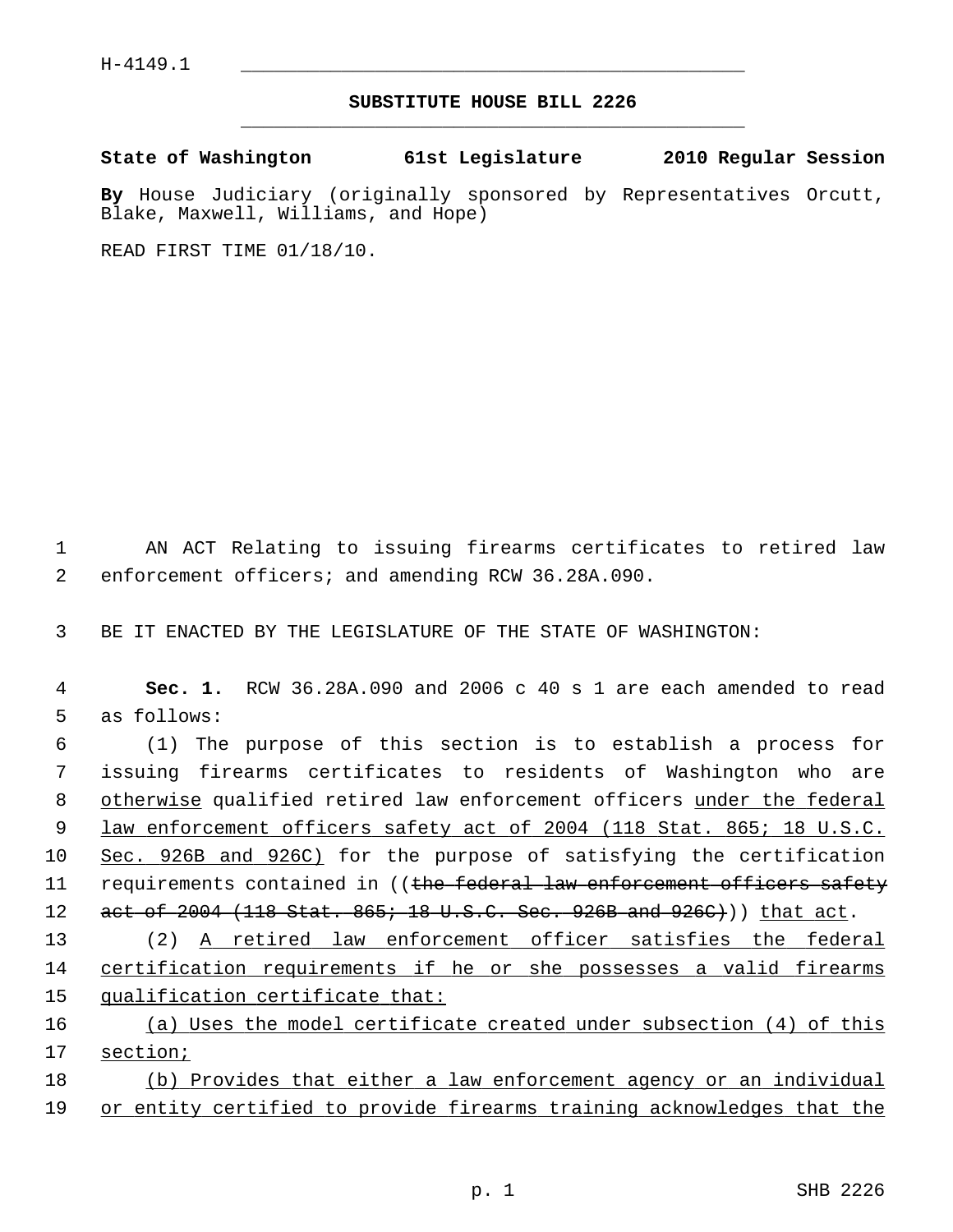bearer has been found qualified or otherwise found to meet the standards established by the criminal justice training commission for firearms qualification for the basic law enforcement training academy in the state; and (c) Complies with the time restrictions provided under subsection (3) of this section. (3) The firearms certificate is valid for a period of one year from the date that the law enforcement agency or individual or entity certified to provide firearms training determines that the bearer has been found qualified or otherwise found to meet the standards 11 established by the criminal justice training commission for firearms qualification for the basic law enforcement training academy in the state, and the certificate shall state the date the determination was made. (4) The Washington association of sheriffs and police chiefs shall

16 develop a model certificate that shall serve as the required firearms 17 qualification certificate ((form to be used by local law enforcement agencies when issuing firearms certificates to retired law enforcement 19 officers under this section)) once the certificate is valid pursuant to subsection (2) of this section. The association shall make the model certificate accessible on its web site. The model certificate shall state that the retired law enforcement officer bearing the certificate has been qualified or otherwise found to meet the standards established by the criminal justice training commission for firearms qualification for the basic law enforcement training academy in the state.

 (( $\left(43\right)$ ) A retired law enforcement officer who is a resident of Washington may apply for a firearms certificate with a local law enforcement agency. The local law enforcement agency may issue the firearms certificate to a retired law enforcement officer if the officer:

 $(a)$  Has been qualified or otherwise found to meet the standards established by the criminal justice training commission for firearms 33 qualifications for active law enforcement officers in the state; and

34 (b) Has undergone the same background check as required under RCW 9.41.070 and is not ineligible to possess a firearm under RCW 9.41.040 36 or 9.41.045.

 $(4)$  The qualification required under [subsection]  $(3)(a)$  of this